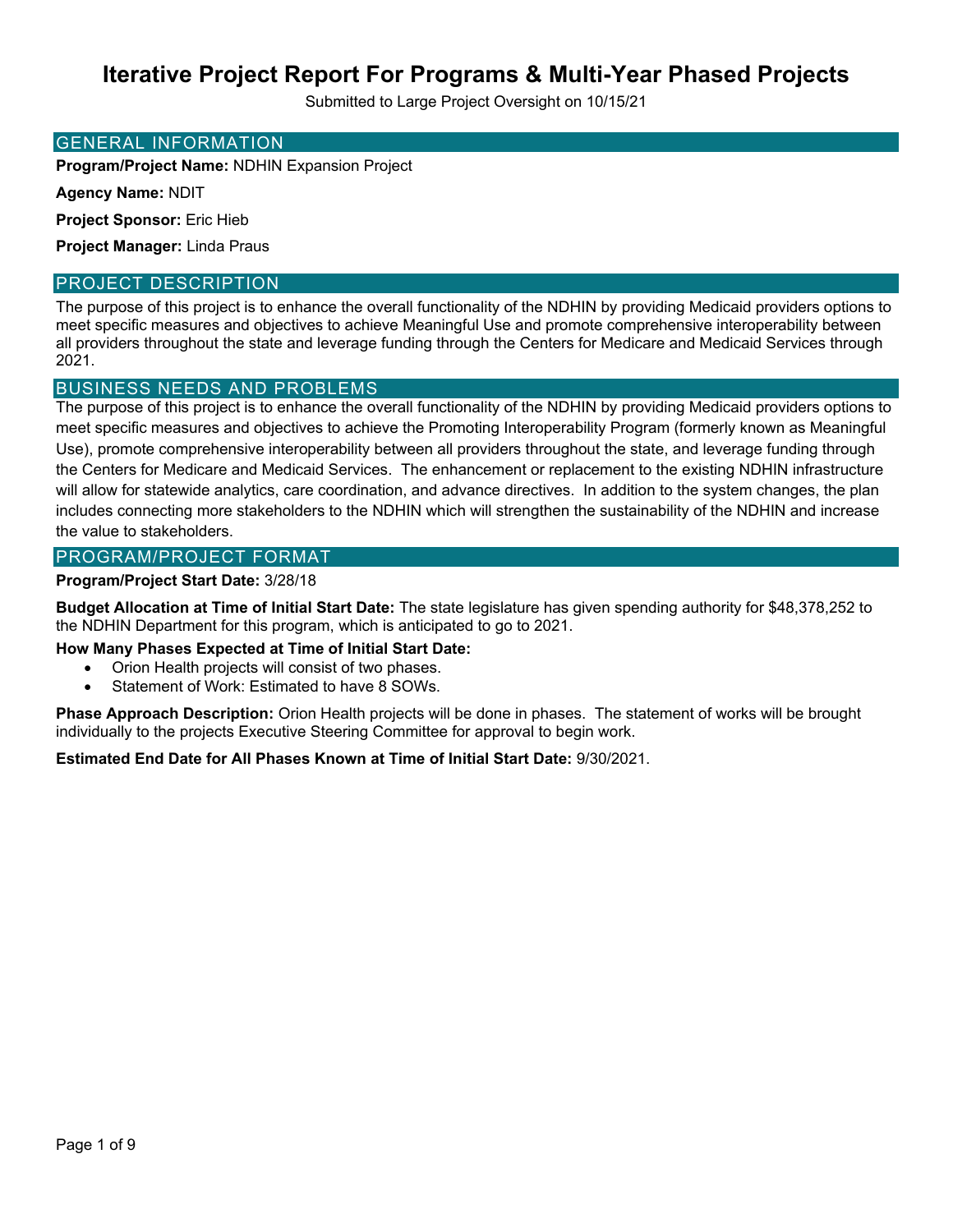Submitted to Large Project Oversight on 10/15/21

## PROGRAM/PROJECT ROAD MAP

The program road map shows the high-level plan or vision for the program/projects/phases. It is intended to offer a picture of the lifespan of all the effort that is expected to be required to achieve the business objectives.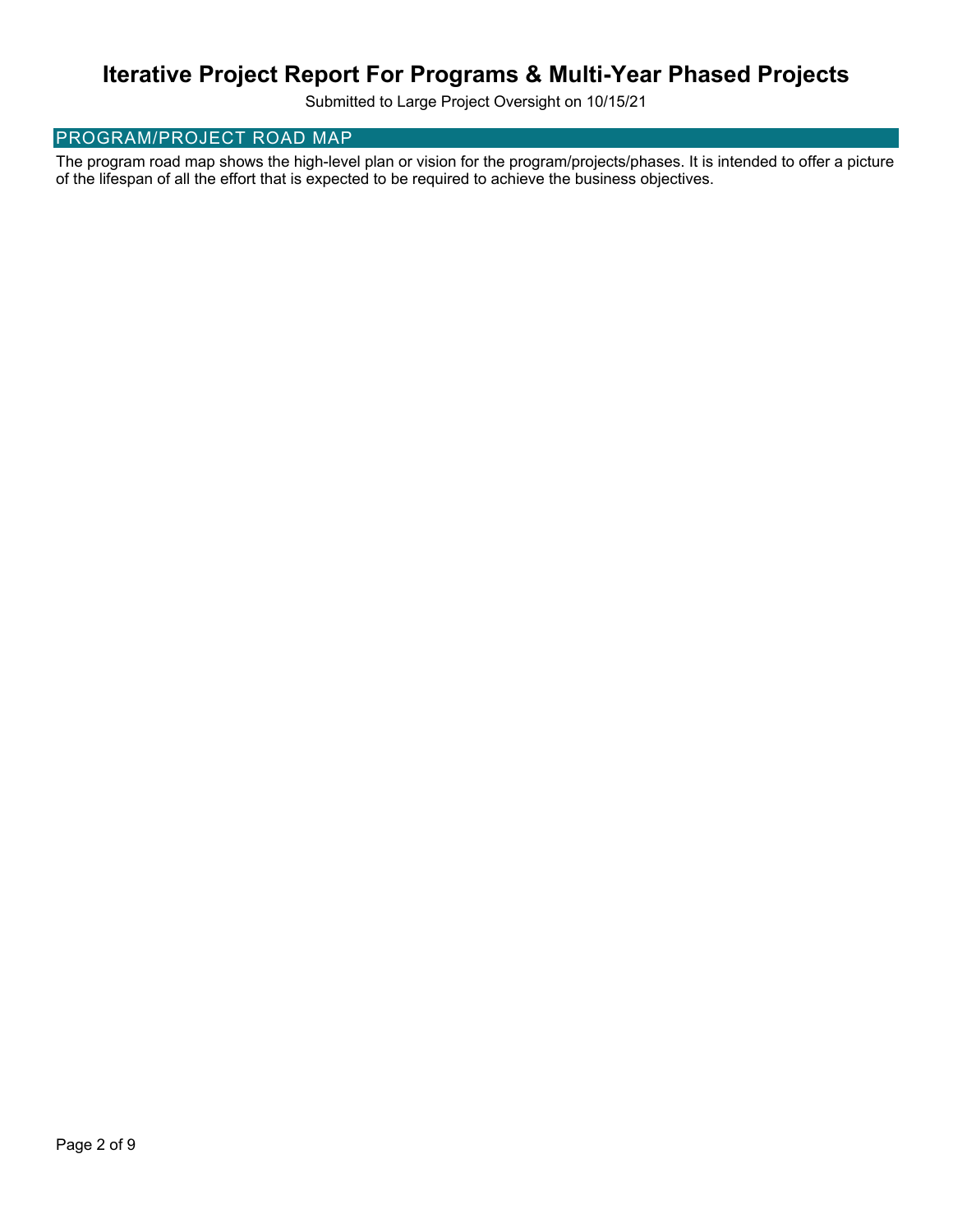Submitted to Large Project Oversight on 10/15/21

| Project/<br><b>Phase</b>             | <b>Title</b>                                                                                                  | <b>Scope Statement</b>                                                                                                                                                                                                                                      | <b>Estimated</b><br><b>Months</b><br><b>Duration</b> | <b>Estimated Budget</b> |
|--------------------------------------|---------------------------------------------------------------------------------------------------------------|-------------------------------------------------------------------------------------------------------------------------------------------------------------------------------------------------------------------------------------------------------------|------------------------------------------------------|-------------------------|
| Project I                            | <b>NDHIN Orion</b><br>Phase I                                                                                 | Upgrade from the Rhapsody platform to the<br>Amadeus platform.                                                                                                                                                                                              | 8 months                                             | \$6,000,000             |
| Project II                           | <b>NDHIN Orion</b><br>Phase II                                                                                | Add additional functionality: Utilization<br>Reports, Notification Alerts, Analytics and<br>Coordinate modules, and training.                                                                                                                               | 12 months                                            | \$3,100,000             |
| *Project III                         | Phase III<br>Assessment<br>Statements of<br><b>Work</b>                                                       | Assessments being done on eMPI and eHPD,<br>SMHP, NDHIN Sustainability, Encounters<br>Notifications and Alerts.                                                                                                                                             | 17 months                                            | \$545,500               |
| <b>NDHIN</b><br>Expansion<br>Project | <b>NDHIN Expansion</b><br>Project - eMPI<br>and eHPD                                                          | EMPI and eHPD Project - North Dakota seeks<br>to improve data integration across healthcare<br>organizations and human service agencies by<br>creating master patient and provider indexes<br>at the state enterprise level.                                | 15 months                                            | \$186,000               |
| <b>NDHIN</b><br>Expansion<br>Project | <b>NDHIN Expansion</b><br>Project-<br><b>Encounter Alerts</b><br>and Notification                             | Assess the current state of NDHIN encounter<br>alerts and notifications and engage<br>stakeholders to define the desired future<br>state.                                                                                                                   | 16 months                                            | \$139,500               |
| <b>NDHIN</b><br>Expansion<br>Project | <b>NDHIN Expansion</b><br>Project - SMHP                                                                      | Update North Dakota's State Medicaid HIT<br>Plan (SMHP).                                                                                                                                                                                                    | 8 months                                             | \$108,500               |
| <b>NDHIN</b><br>Expansion<br>Project | <b>NDHIN Expansion</b><br>Project-<br>Sustainability                                                          | Analyze existing HIT/HIE-related projects and<br>develop a long-term sustainability plan to<br>continue funding (if possible) under Medicaid<br>Enterprise Systems (MES) funding, other<br>appropriate federal funding source(s),<br>providers, and payers. | 10 months                                            | \$108,500               |
| <b>NDHIN</b><br>Expansion<br>Project | <b>CRM Tool</b><br>Implementation                                                                             | Creating a database within MS Dynamics to<br>have one location to track NDHIN participants<br>and their activities.                                                                                                                                         | 2 months                                             | \$79,000                |
| <b>NDHIN</b><br>Expansion<br>Project | <b>NDHIN Expansion</b><br>Project - Public<br>Health<br>Assessment                                            | Provide an assessment of the NDHIN<br>infrastructure in the ND Department of Health.                                                                                                                                                                        | 7 months                                             | \$186,000               |
| <b>NDHIN</b><br>Expansion<br>Project | <b>NDHIN Expansion</b><br>Project - Cancer<br>Registry                                                        | Complete a technology assessment of the<br>North Dakota State Cancer Registry.                                                                                                                                                                              | 7 months                                             | \$186,000               |
| <b>NDHIN</b><br>Expansion<br>Project | <b>NDHIN Expansion</b><br>Project-<br><b>Electronic Pre-</b><br>Authorization of<br>Medicaid<br>Prescriptions | NDHIN seeks to work with ND Medicaid to<br>develop an Implementation Roadmap to<br>expand the current capabilities of the NDHIN<br>to support electronic pre-authorization (e-PA)<br>of Medicaid prescriptions in compliance with<br>CMS regulations.       | 8 months                                             | \$217,000               |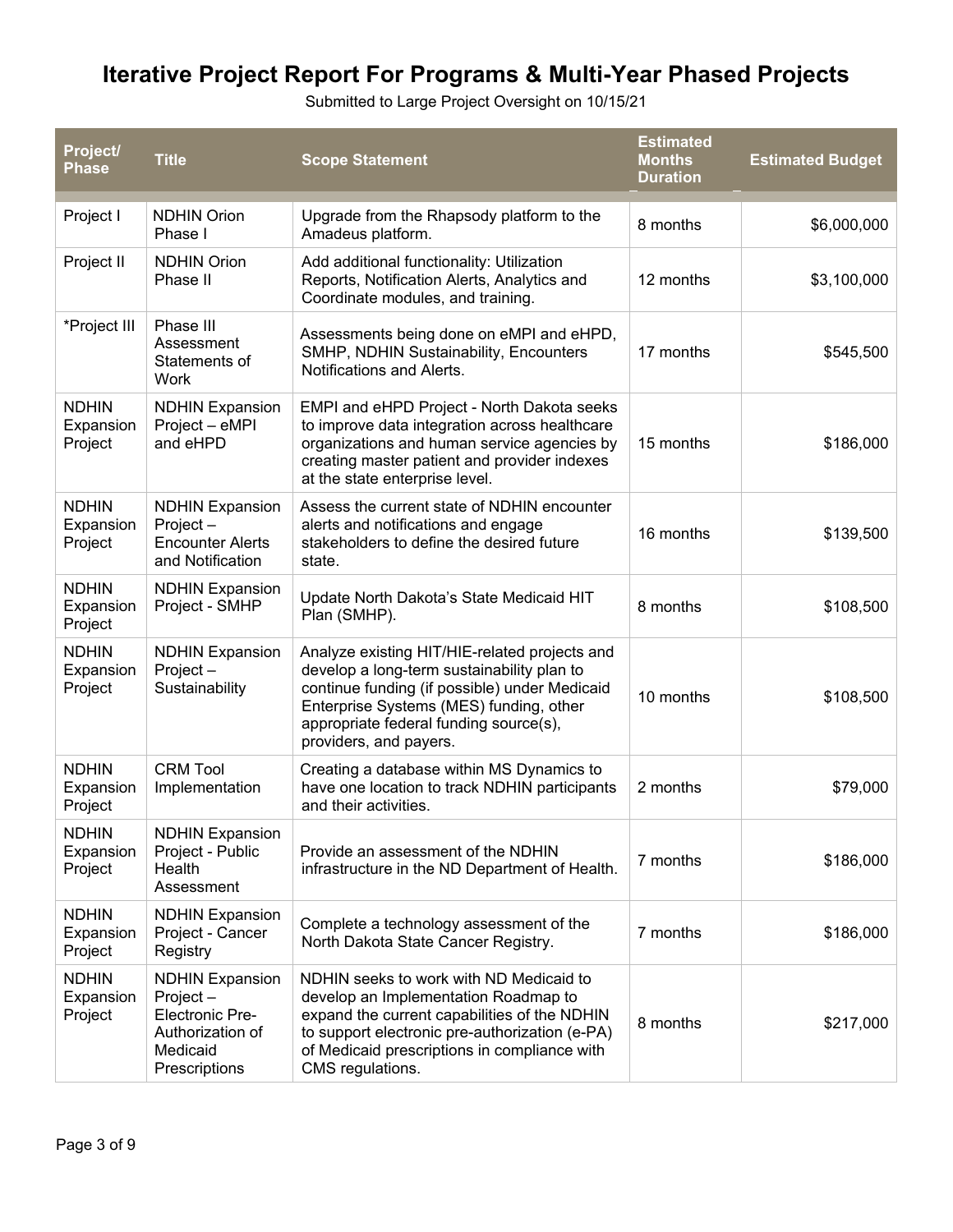Submitted to Large Project Oversight on 10/15/21

| Project/<br><b>Phase</b>             | <b>Title</b>                                                                                         | <b>Scope Statement</b>                                                                                                                                                                                                                                                                                                                                                     | <b>Estimated</b><br><b>Months</b><br><b>Duration</b> | <b>Estimated Budget</b> |
|--------------------------------------|------------------------------------------------------------------------------------------------------|----------------------------------------------------------------------------------------------------------------------------------------------------------------------------------------------------------------------------------------------------------------------------------------------------------------------------------------------------------------------------|------------------------------------------------------|-------------------------|
| <b>NDHIN</b><br>Expansion<br>Project | <b>NDHIN Expansion</b><br>Project - Qualified<br><b>Clinical Data</b><br>Registry<br>(QCDR) Planning | Plan end-to-end electronic reporting<br>capabilities for clinical quality data to be<br>collected from North Dakota Medicaid<br>providers for dual reporting for<br>Medicaid child core and adult<br>behavioral quality measures beginning<br>in Federal Fiscal Year (FFY) 2024 and the<br>CMS Merit based incentive program (MIPS).                                       | 6 months                                             | \$217,000               |
| <b>NDHIN</b><br>Expansion<br>Project | <b>NDHIN Expansion</b><br>Project - Phase II<br><b>CRM Tool</b><br>Implementation                    | Phase 2 Implementation. Additional<br>customization is needed to include workflows,<br>alerts and reminders for critical milestones<br>which will improve timeliness and productivity.                                                                                                                                                                                     | 4 months                                             | \$50,000                |
| <b>NDHIN</b><br>Expansion<br>Project | <b>NDHIN Expansion</b><br>Project-<br>Pharmacy API                                                   | Interface with the North Dakota Pharmacy<br>Services Corporation's EMR, MTM Express,<br>via API. This collaboration will develop a<br>statewide Transitions of Care (TOC) network<br>in North Dakota linking an active network of<br>68 pharmacies in North Dakota who are using<br>the MTM Express platform to alerts and<br>notifications from other NDHIN participants. | 5 months                                             | \$48,000                |
| <b>NDHIN</b><br>Expansion<br>Project | <b>NDHIN Expansion</b><br>Project - EMPI<br>Data Quality<br>Improvement                              | This involves the testing and verification of the<br>version upgrade of the NextGate Client for the<br>Master Patient Index.                                                                                                                                                                                                                                               | 5 months                                             | \$79,050                |
| <b>NDHIN</b><br>Expansion<br>Project | <b>NDHIN Expansion</b><br>Project - Qualified<br><b>Clinical Data</b><br>Registry<br>Implementation  | After the initial assessment is completed<br>(NDHIN Expansion Project - Qualified Clinical<br>Data Registry (QCDR) Planning) and the<br>scope of work for NDHIN's vendor is<br>determined, NDHIN will implement this new<br>functionality.                                                                                                                                 | 6 months                                             | \$97,650                |
| <b>NDHIN</b><br>Expansion<br>Project | <b>NDHIN Expansion</b><br>Project -<br>Coordinate<br>Newborn<br>Screening                            | Implement a care coordination solution with<br>the Department of Health for Newborn<br>Screening                                                                                                                                                                                                                                                                           | 3-4 months                                           | \$140,000               |

### **Notes:**

\*- Project III, Phase III Assessment Statements of Work – received approval from the ESC on 8/31/20 to move the projects out of the consolidated Phase III schedule, into stand-alone project and re-baseline. The following standalone projects were created; eMPI and eHPD, Encounter Alerts and Notifications, SMHP and Sustainability (they were added above).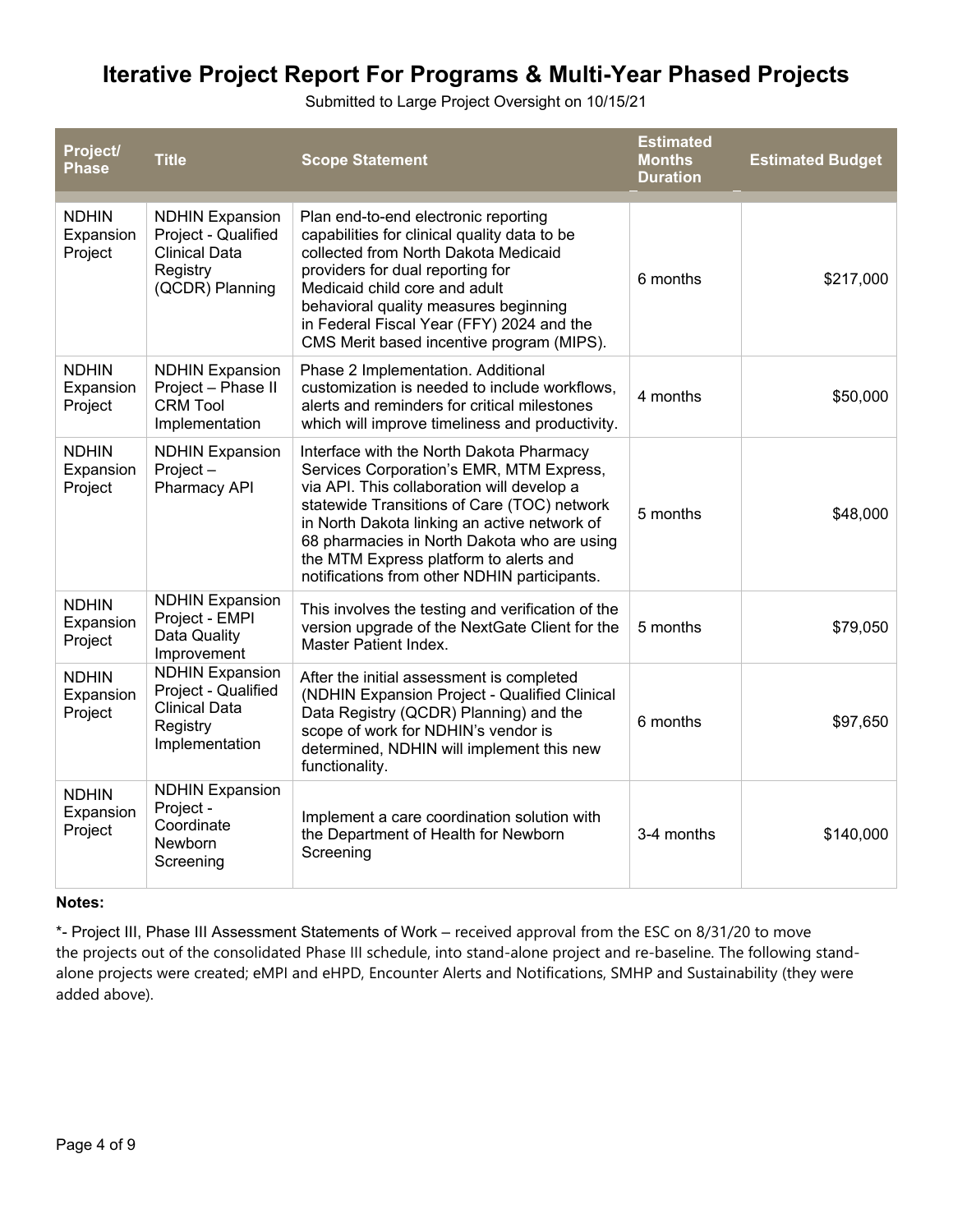Submitted to Large Project Oversight on 10/15/21

## PROJECT BASELINES

The baselines below are entered for only those projects or phases that have been planned. At the completion of a project or phase a new planning effort will occur to baseline the next project/phase and any known actual finish dates and costs for completed projects/phases will be recorded. The iterative report will be submitted again with the new information.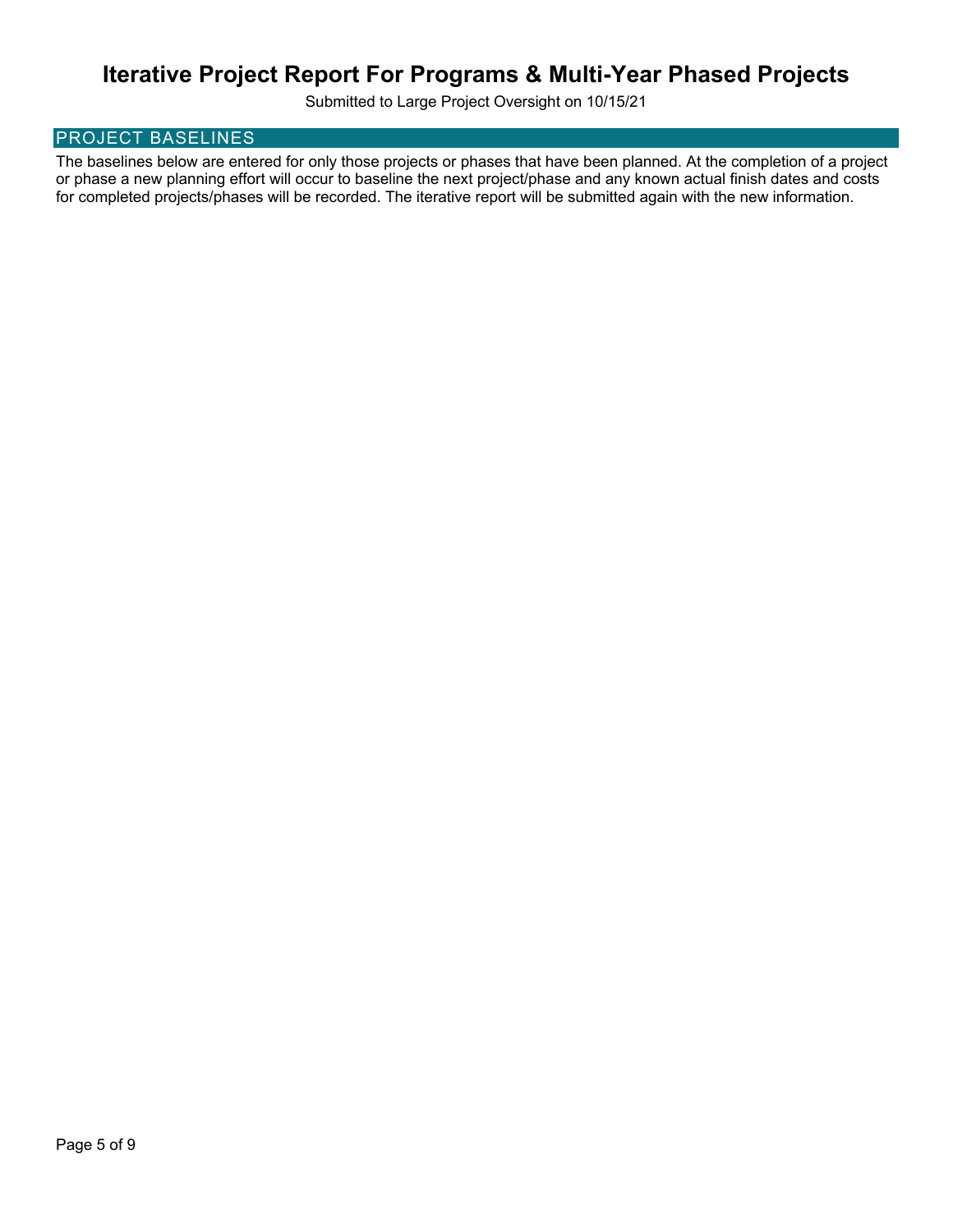Submitted to Large Project Oversight on 10/15/21

| <b>Project/ Phase</b>                                                            | Program<br>/ Project<br><b>Start</b><br><b>Date</b> | <b>Baseline</b><br><b>Execution</b><br><b>Start Date</b> | <b>Baseline</b><br><b>End</b><br><b>Date</b> | <b>Baseline</b><br><b>Budget</b> | <b>Actual</b><br><b>Finish</b><br><b>Date</b> | <b>Schedule</b><br><b>Variance</b> | <b>Actual Cost</b> | <b>Cost</b><br><b>Variance</b> |
|----------------------------------------------------------------------------------|-----------------------------------------------------|----------------------------------------------------------|----------------------------------------------|----------------------------------|-----------------------------------------------|------------------------------------|--------------------|--------------------------------|
| <b>NDHIN Orion</b><br>Phase I                                                    | 7/2/18                                              | 7/2/18                                                   | 2/20/19                                      | \$5,937,117.53                   | 6/7/19                                        | 69%                                | \$5,706,805.13     | 1%                             |
| <b>NDHIN Orion</b><br>Phase II                                                   | 4/4/19                                              | 4/4/19                                                   | 4/6/19                                       | \$3,051,000.00                   | 6/12/20                                       | 19%                                | \$3,030,932.52     | 0%                             |
| *Phase III<br>Assessment<br>Statements of<br>Work                                | 10/14/19                                            | 11/27/19                                                 | 3/17/21                                      | \$602,500.00                     |                                               |                                    |                    |                                |
| <b>NDHIN</b><br>Expansion<br>Project - eMPI<br>and eHPD                          | 8/23/19                                             | 10/14/19                                                 | 1/22/21                                      | \$186,000.00                     | 1/29/21                                       | 1.57%                              | \$155,697.50       | 16.29%                         |
| <b>NDHIN</b><br>Expansion<br>Project-<br>Encounter<br>Alerts and<br>Notification | 8/23/19                                             | 10/14/19                                                 | 2/17/21                                      | \$139,500.00                     | 2/9/21                                        | $-1.21%$                           | \$85,211.25        | 39%                            |
| <b>NDHIN</b><br>Expansion<br>Project - SMHP                                      | 8/23/19                                             | 10/14/19                                                 | 7/9/20                                       | \$108,500.00                     | 7/30/20                                       | 8%                                 | \$62,930.00        | $-42%$                         |
| <b>NDHIN</b><br>Expansion<br>Project-<br>Sustainability                          | 8/23/19                                             | 10/14/19                                                 | 8/12/21                                      | \$108,500.00                     | 2/8/21                                        | 0%                                 | \$114,312.50       | $-5.36%$                       |
| Customer<br>Relationship<br>Management<br>Tool - Phase I                         | 12/6/19                                             | 2/11/20                                                  | 5/6/20                                       | \$87,605.00                      | 6/29/20                                       | 19%                                | \$87,605.00        | 0%                             |
| <b>NDHIN</b><br>Expansion<br>Project - Public<br>Health<br>Assessment            | 12/3/19                                             | 11/27/20                                                 | 2/25/21                                      | \$204,600.00                     | 3/3/21                                        | 1.29%                              | \$184,721.25       | 9.72%                          |
| <b>NDHIN</b><br>Expansion<br>Project -<br>Cancer<br>Registry                     | 4/23/20                                             | 8/31/20                                                  | 3/19/21                                      | \$186,000.00                     | 4/26/21                                       | 18%                                | \$108,693.75       | $-41%$                         |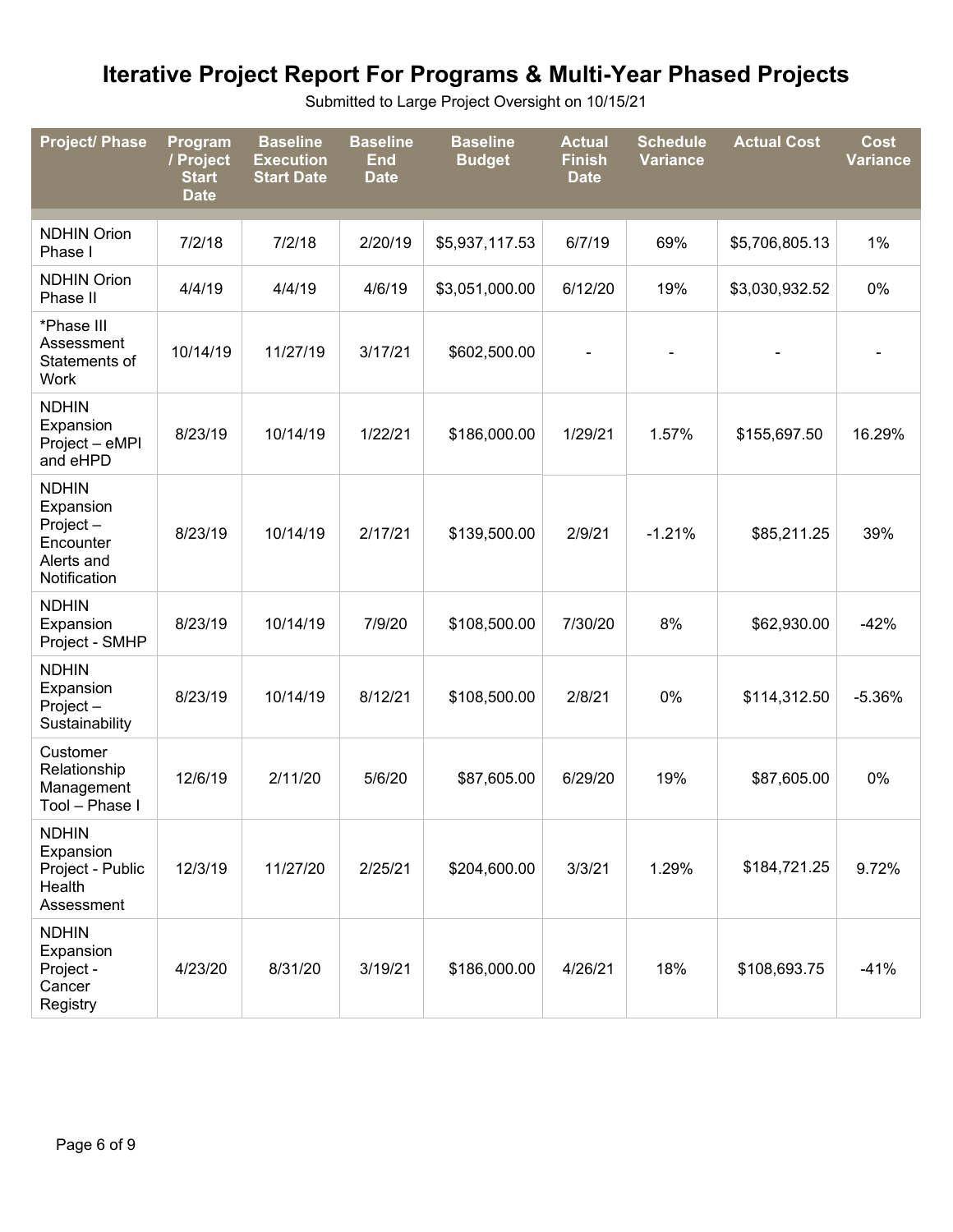| <b>Project/ Phase</b>                                                                                            | Program<br>/ Project<br><b>Start</b><br><b>Date</b> | <b>Baseline</b><br><b>Execution</b><br><b>Start Date</b> | <b>Baseline</b><br><b>End</b><br><b>Date</b> | <b>Baseline</b><br><b>Budget</b> | <b>Actual</b><br><b>Finish</b><br><b>Date</b> | <b>Schedule</b><br><b>Variance</b> | <b>Actual Cost</b> | <b>Cost</b><br>Variance |
|------------------------------------------------------------------------------------------------------------------|-----------------------------------------------------|----------------------------------------------------------|----------------------------------------------|----------------------------------|-----------------------------------------------|------------------------------------|--------------------|-------------------------|
| <b>NDHIN</b><br>Expansion<br>Project-<br><b>Electronic Pre-</b><br>Authorization of<br>Medicaid<br>Prescriptions | 12/3/20                                             | 1/20/21                                                  | 7/2/21                                       | \$217,000.00                     | 6/30/21                                       | 13%                                | \$213,000.00       | $-1.84%$                |
| <b>NDHIN</b><br>Expansion<br>Project -<br>Qualified<br><b>Clinical Data</b><br>Registry<br>(QCDR) Planni<br>ng   | 12/3/20                                             | 1/20/21                                                  | 5/26/21                                      | \$217,000.00                     | 6/1/21                                        | 0%                                 | \$217,000.00       | 0%                      |
| <b>NDHIN</b><br>Expansion<br>Project-<br>Dynamic CRM<br><b>Tool Phase II</b>                                     | 3/25/21                                             | 4/7/21                                                   | 8/6/21                                       | \$47,970.00                      | 9/1/21                                        | 23%                                | \$49,995.00        | $-0.01%$                |
| <b>NDHIN</b><br>Expansion<br>Project - EMPI<br>Data Quality<br>Improvement                                       | 4/20/21                                             | 4/29/21                                                  | 9/9/21                                       | \$79,050.00                      | 10/2/21                                       | 1%                                 | \$72,152.50        | $-0.09%$                |
| <b>NDHIN</b><br>Expansion<br>Project -<br>Coordinate<br>Newborn<br>Screening                                     | 7/19/21                                             |                                                          |                                              |                                  | 9/30/21                                       |                                    |                    |                         |

Submitted to Large Project Oversight on 10/15/21

### **Notes:**

\*- Project III, Phase III Assessment Statements of Work – received approval from the ESC on 8/31/20 to move the projects out of the consolidated Phase III schedule, into stand-alone project and re-baseline. The following standalone projects were created; eMPI and eHPD, Encounter Alerts and Notifications, SMHP and Sustainability (they were added above).

### **The following projects moved to the transition phase during this quarter:**

- NDHIN Expansion Project Dynamic CRM Tool Phase II moved to the transition phase and will be taken to the ESC on 10/19/21 for official closure
- NDHIN Expansion Project EMPI Data Quality Improvement moved to the transition phase and will be taken to the ESC on10/19/21 for official closure
- NDHIN Expansion Project Coordinate Newborn Screening. Coordinate module was added and configured to Amadeus to be used for DoH newborn screening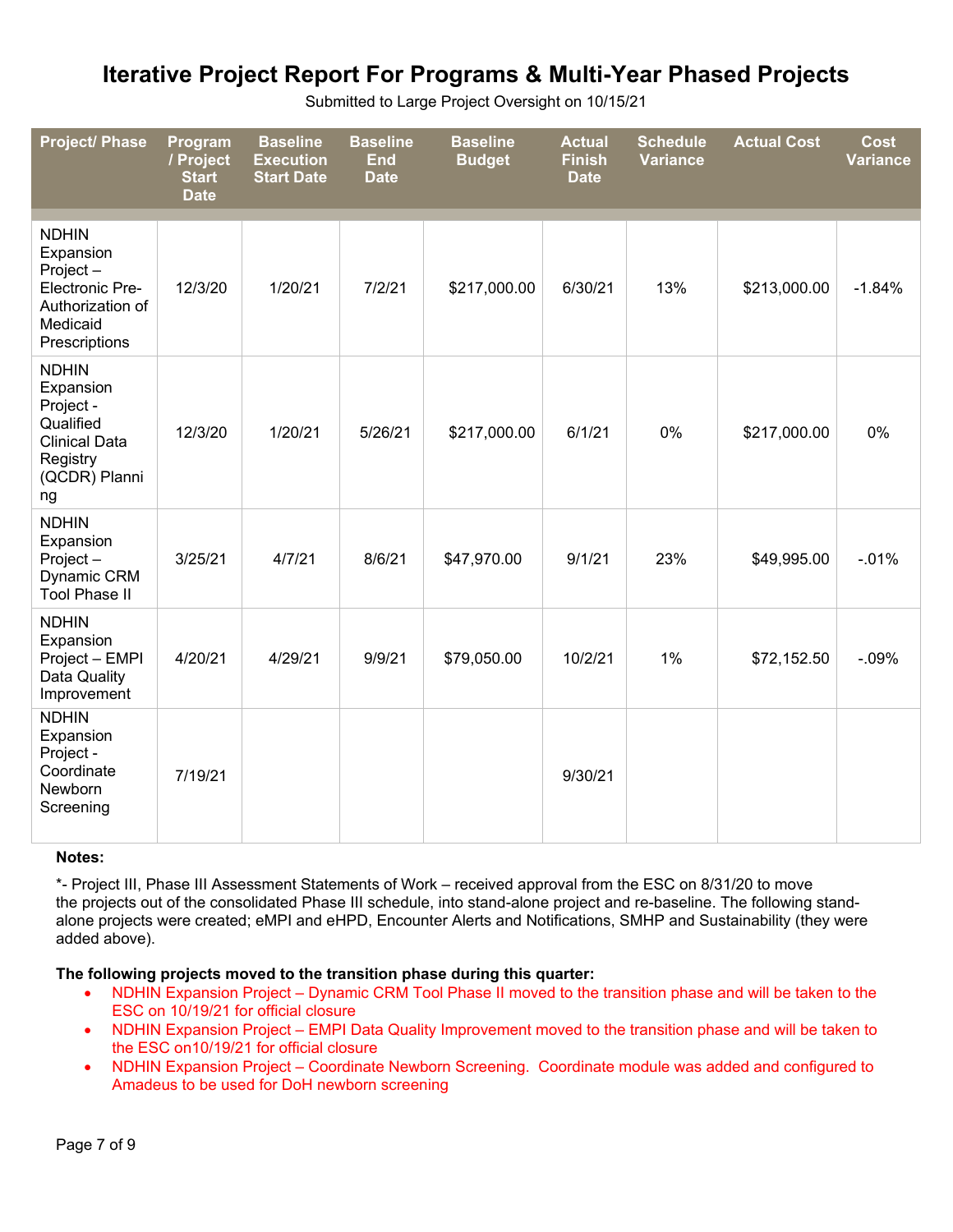Submitted to Large Project Oversight on 10/15/21

## **OBJECTIVES**

| Program | <b>Business Objective</b>                                                                                                                                                      | <b>Measurement Description</b>                                                                                                     | Met/<br><b>Not Met</b> | <b>Measurement Outcome</b>                                                                                                                               |
|---------|--------------------------------------------------------------------------------------------------------------------------------------------------------------------------------|------------------------------------------------------------------------------------------------------------------------------------|------------------------|----------------------------------------------------------------------------------------------------------------------------------------------------------|
| Program | Expand the data<br>repository capability to<br>allow for the storage of<br>medications.                                                                                        | At project completion NDHIN can<br>store medication data.                                                                          | Y                      | NDHIN will add a significant<br>data element in the expansion<br>of the data repository.                                                                 |
| Program | Create a statewide data<br>analytics platform.                                                                                                                                 | At project completion have we<br>implemented a statewide<br>analytics platform.                                                    | Υ                      | NDHIN has implemented the<br>Discovery Module from Orion<br>which will allow NDHIN to<br>perform analytics on its data.                                  |
| Program | Host a statewide care<br>coordination platform.                                                                                                                                | At project completion have we<br>implemented a statewide care<br>coordination platform.                                            | $\mathsf{N}$           | A Care Coordination module<br>has been added to the NDHIN.<br>We will be working in the future<br>with the DoH to create a<br>Newborn Screening Pathway. |
| Program | <b>Health Care Directive</b><br>Repository.                                                                                                                                    | At project completion the<br>repository will be connected to<br>the NDHIN.                                                         | Υ                      | NDHIN has implemented the<br>Health Directive.                                                                                                           |
| Program | Expand the data<br>repository capability.                                                                                                                                      | At project completion NDHIN has<br>a process of storing information<br>in a repository.                                            | Y                      | Create a database within MS<br>Dynamics to have one location<br>to track NDHIN participants and<br>their activities.                                     |
| Program | Allow for participation of<br>behavioral health<br>provider, payers, and<br>ancillary healthcare<br>provides (e.g.<br>chiropractors, dentists,<br>and home health<br>workers). | NDHIN has the functionality to<br>allow these stakeholders to use<br>the NDHIN in accordance with<br>laws, rules, and regulations. | Y                      | <b>Ancillary Healthcare Providers</b><br>have been added to the NDHIN                                                                                    |
| Program | Comprehensive<br>interoperability between<br>all providers throughout<br>the state.                                                                                            | NDHIN participants are<br>successfully meeting program<br>requirements.                                                            | Y                      |                                                                                                                                                          |